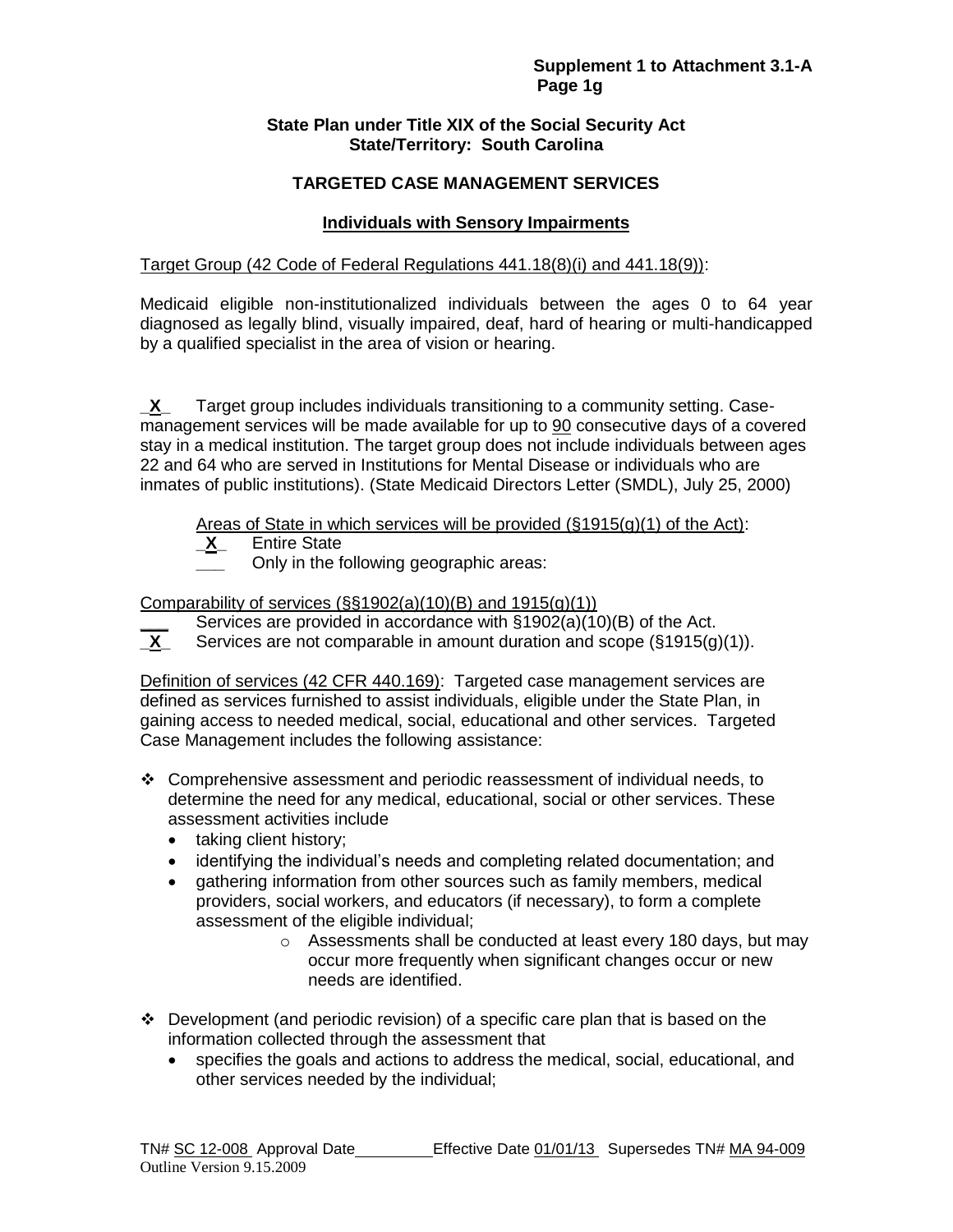## **State Plan under Title XIX of the Social Security Act State/Territory: South Carolina**

# **TARGETED CASE MANAGEMENT SERVICES**

## **Individuals with Sensory Impairments**

- includes activities such as ensuring the active participation of the eligible individual, and working with the individual (or the individual's authorized health care decision maker) and others to develop those goals; and
- identifies a course of action to respond to the assessed needs of the eligible individual;
- Referral and related activities (such as scheduling appointments for the individual) to help the eligible individual obtain needed services including
	- activities that help link the individual with medical, social, educational providers, or other programs and services that are capable of providing needed services to address identified needs and achieve goals specified in the care plan; and
- ❖ Monitoring and follow-up activities:
	- activities and contacts that are necessary to ensure the care plan is implemented and adequately addresses the eligible individual's needs, and which may be with the individual, family members, service providers, or other entities or individuals and conducted as frequently as necessary, and including at least one annual monitoring, to determine whether the following conditions are met:
		- $\circ$  services are being furnished in accordance with the individual's care plan;
		- o services in the care plan are adequate; and
		- o changes in the needs or status of the individual are reflected in the care plan. Monitoring and follow-up activities include making necessary adjustments in the care plan and service arrangements with providers. The following monitoring requirements must be performed and documented in the record as follows:
			- Face-to-Face with the eligible individual at least once every 180 days to ensure appropriateness of continued services.; and at least one visit in the individual's natural environment to ensure appropriateness of services; and
			- Face-to-face or telephone contact with eligible individual, family member, authorized representative, or provider at least every sixty (60) days to ensure appropriateness, utilization and continued need for services.

**X** Case management includes contacts with non-eligible individuals that are directly related to identifying the eligible individual's needs and care, for the purposes of helping the eligible individual access services; identifying needs and supports to assist the eligible individual in obtaining services; providing case managers with useful feedback, and alerting case managers to changes in the eligible individual's needs. (42 CFR 440.169(e))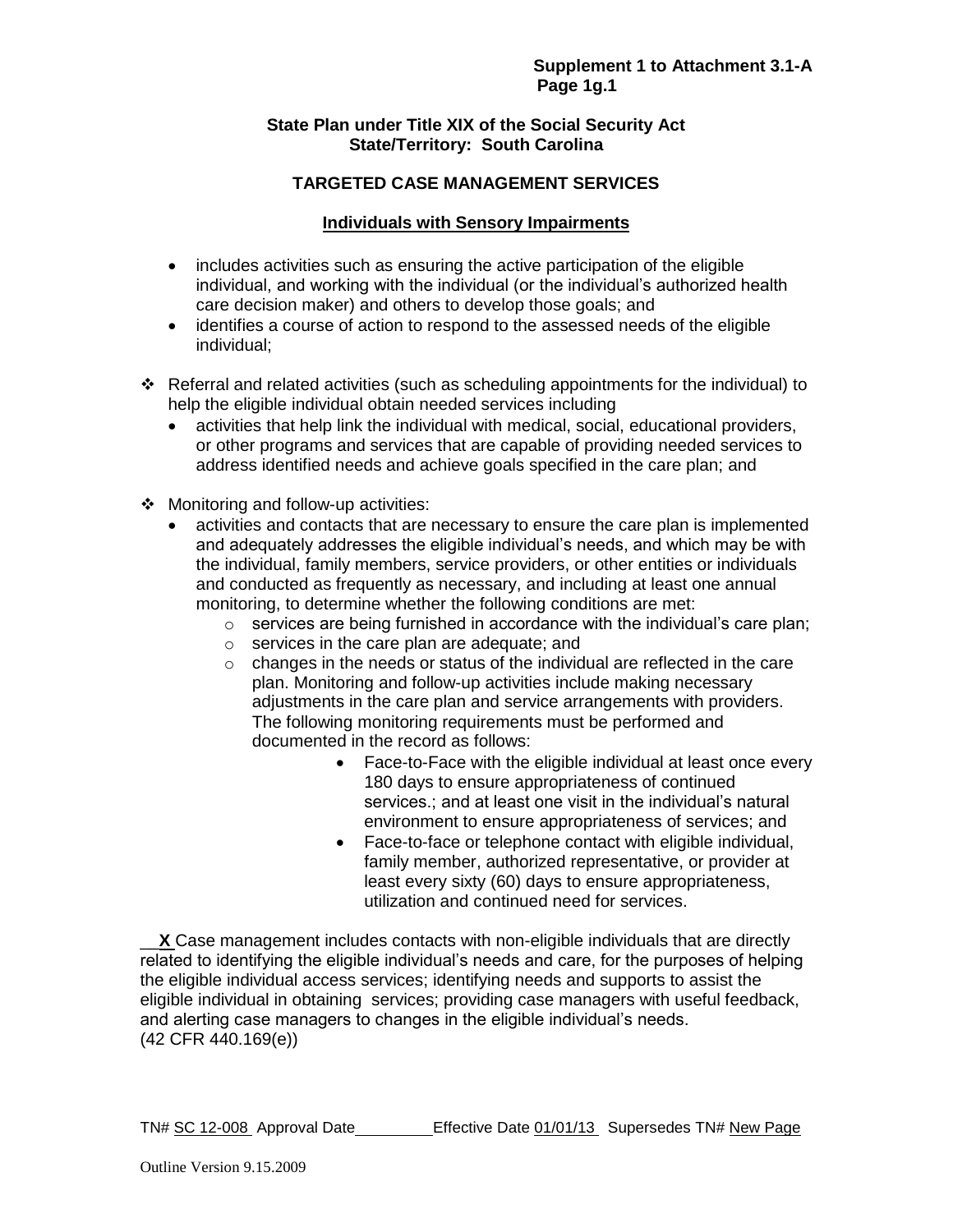### **State Plan under Title XIX of the Social Security Act State/Territory: South Carolina**

# **TARGETED CASE MANAGEMENT SERVICES**

# **Individuals with Sensory Impairments**

Qualifications of providers (42 CFR 441.18(a)(8)(v) and 42 CFR 441.18(b)): TCM Provider Qualifications

The provider agency/entity must have:

- An established system to coordinate services for Medicaid eligible individuals who may be covered under another program which offers components of case management or coordination similar to TCM (i.e., Managed Care, Child Welfare Services, as well as State waiver programs.);
- Demonstrated programmatic and administrative experience in providing comprehensive case management services and the ability and capability to differentiate Targeted Case Management services to be provided to the target group;
- Staff with case management qualifications; and
- Established referral systems, demonstrated linkages, and referral ability with essential social and health service agencies;
- A minimum of three years providing comprehensive case management services to the target group;
- Demonstrated administrative capacity to ensure quality services in accordance with state and federal requirements;
- Complied with all State licensing and practice requirements, under Title 40 of the S.C. Code of Laws, that apply to the service.
- Demonstrated financial management capacity and system that provides documentation of services and costs in accordance with OMB A-87 principles;
- Established system to document and maintain individual case records in accordance with state and federal requirements;
- Demonstrated ability to meet state and federal requirements for documentation, billing and audits;
- Demonstrated ability to evaluate the effectiveness, accessibility, and quality of TCM services on a community-wide basis; and,
- Been recognized as a business or non-profit in good standing by local municipality or the State of South Carolina; and
- Must secure and store all records in-state or within 25 miles of the South Carolina Border.

The Targeted Case Manager Supervisor Qualifications:

- Possess a Bachelor's degree in health or human Services from an accredited college or university and have two years of supervisory experience and two years of case management experience; and
- Be employed by the TCM Provider and not be on any State's or the Office of the Inspector General's Medicaid Exclusion List; and
- Be familiar with the resources for the service community.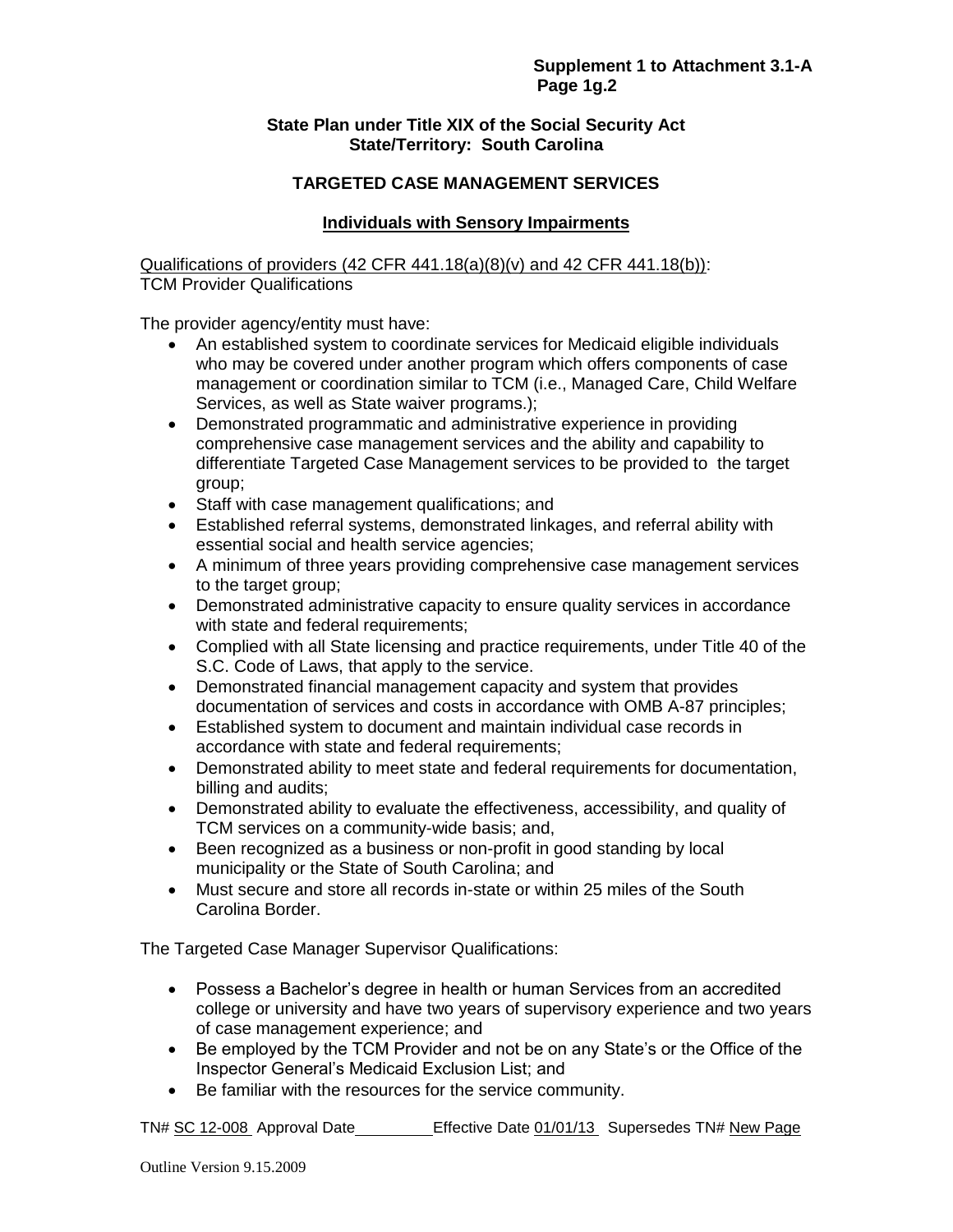## **State Plan under Title XIX of the Social Security Act State/Territory: South Carolina**

# **TARGETED CASE MANAGEMENT SERVICES**

# **Individuals with Sensory Impairments**

The Targeted Case Manager must at a minimum:

- 1. Be employed by the TCM enrolled provider and not be on any State's or the Office of the Inspector General's Medicaid Exclusion List;
- 2. Possess baccalaureate or graduate degree from an accredited college or university in a health or human services field that promotes the physical, psychosocial, and/or vocational well-being of the individual being served and documentation of at least one year of experience working with the target population. The degree must be from an institution that is accredited by a nationally recognized educational accrediting body;
- 3. Have the ability to access multi-disciplinary staff when needed;
- 4. Have documented experience, skills, or training in:
	- a. Crisis Intervention;
		- b. Effective Communication; and,
		- c. Cultural diversity and competency.
- 5. Possess knowledge of community resources; and,
- 6. Possess a working knowledge of families and/or systems theory.

# Freedom of choice (42 CFR 441.18(a)(1):

The State assures that the provision of case management services will not restrict an individual's free choice of providers in violation of section 1902(a)(23) of the Act.

- 1. Eligible individuals will have free choice of any qualified Medicaid provider within the specified geographic area identified in this plan.
- 2. Eligible individuals will have free choice of any qualified Medicaid providers of other medical care under the plan.

#### Freedom of Choice Exception  $(\S1915(g)(1)$  and 42 CFR 441.18(b)):

**\_\_\_\_** Target group consists of eligible individuals with developmental disabilities or with chronic mental illness. Providers are limited to qualified Medicaid providers of case management services capable of ensuring that individuals with developmental disabilities or with chronic mental illness receive needed services:

Access to Services (42 CFR 441.18(a)(2), 42 CFR 441.18(a)(3), 42 CFR 441.18(a)(6): The State assures the following:

- Case management (including targeted case management) services will not be used to restrict an individual's access to other services under the plan.
- Individuals will not be compelled to receive case management services, condition receipt of case management (or targeted case management) services on the receipt of other Medicaid services, or condition receipt of other Medicaid services on receipt of case management (or targeted case management) services; and
- Providers of case management services do not exercise the agency's authority to authorize or deny the provision of other services under the plan.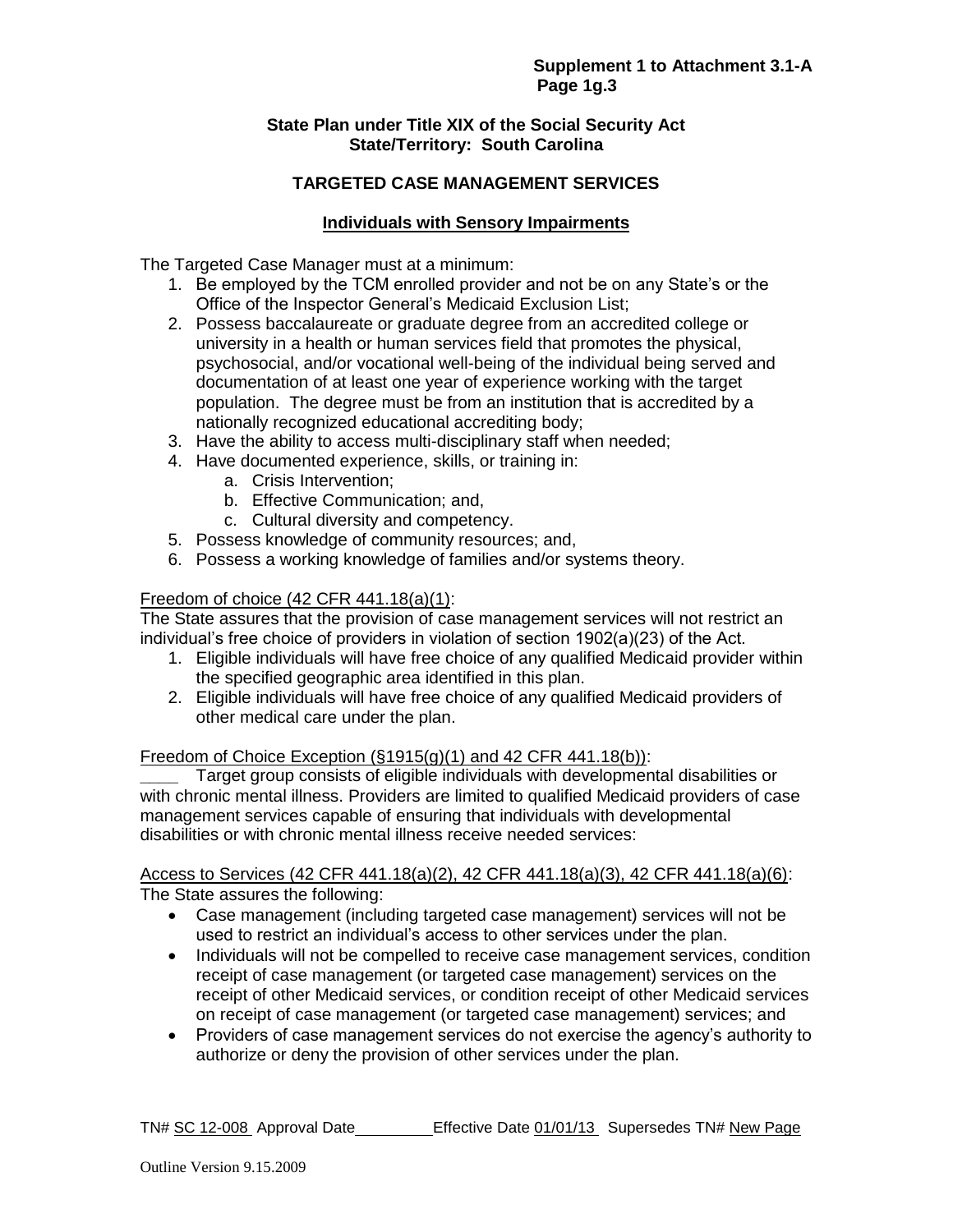#### **State Plan under Title XIX of the Social Security Act State/Territory: South Carolina**

### **TARGETED CASE MANAGEMENT SERVICES**

### **Individuals with Sensory Impairments**

#### Payment (42 CFR 441.18(a)(4)):

Payment for case management or targeted case management services under the plan does not duplicate payments made to public agencies or private entities under other program authorities for this same purpose**.** 

#### Case Records (42 CFR 441.18(a)(7)):

Providers maintain case records that document for all individuals receiving case management as follows: (i)The name of the individual; (ii) The dates of the case management services; (iii)The name of the provider agency (if relevant) and the person providing the case management service; (iv) The nature, content, units of the case management services received and whether goals specified in the care plan have been achieved; (v) Whether the individual has declined services in the care plan; (vi) The need for, and occurrences of, coordination with other case managers; (vii) A timeline for obtaining needed services; (viii) A timeline for reevaluation of the plan.

#### Limitations:

Case management does not include, and Federal Financial Participation (FFP) is not available in expenditures for, services defined in §440.169 when the case management activities are an integral and inseparable component of another covered Medicaid service (State Medicaid Manual (SMM) 4302.F).

Case management does not include, and Federal Financial Participation (FFP) is not available in expenditures for, services defined in §440.169 when the case management activities constitute the direct delivery of underlying medical, educational, social, or other services to which an eligible individual has been referred, including for foster care programs, services such as, but not limited to, the following: research gathering and completion of documentation required by the foster care program; assessing adoption placements; recruiting or interviewing potential foster care parents; serving legal papers; home investigations; providing transportation; administering foster care subsidies; making placement arrangements. (42 CFR 441.18(c))

FFP only is available for case management services or targeted case management services if there are no other third parties liable to pay for such services, including as reimbursement under a medical, social, educational, or other program except for case management that is included in an individualized education program or individualized family service plan consistent with §1903(c) of the Act. (§§1902(a)(25) and 1905(c))

Case management does not include:

- Activities to clients participating in any waiver program that includes case management services (unless prior authorized);
- Program activities of the agency itself that do not meet the definition of TCM;
- Diagnostic and/or treatment services;
- Restricting or limiting access to services, such as through prior authorization;